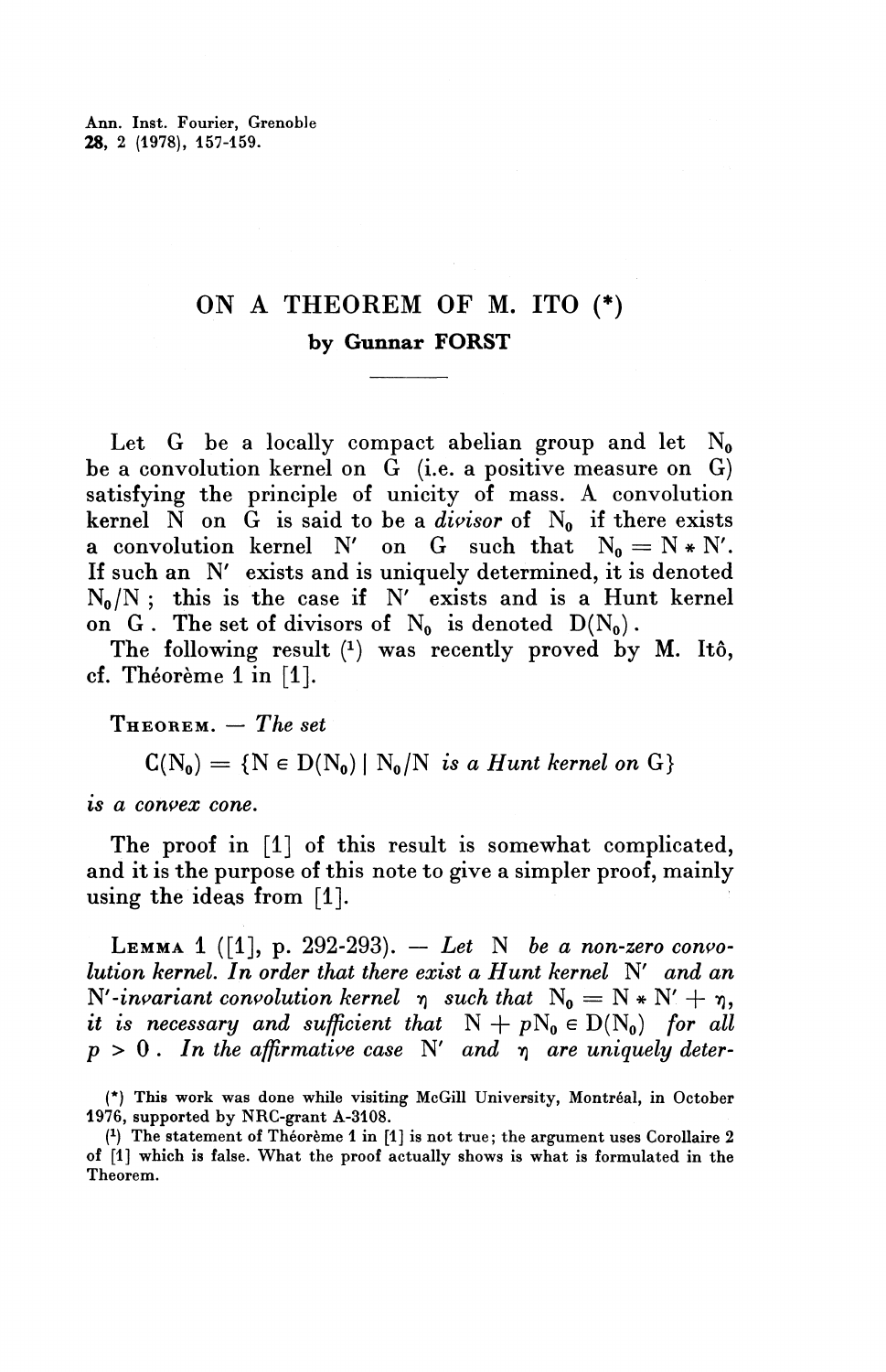158 G. FORST

*mined as the vague limits*

$$
N' = \lim_{p \to 0} (N_0/(N + pN_0)) \quad and \quad \eta = \lim_{t \to \infty} N_0 * \alpha'_t,
$$

where  $(\alpha_t)_{t\geq 0}$  is the vaguely continuous convolution semigroup *(vccs) on* G *associated with* N'.

LEMMA 2 (cf. [1], p. 295-299). - Let N<sub>i</sub> for  $i = 1, 2$ be a Hunt kernel with associated vccs  $(\alpha_t^i)_{t\geqslant0}$ . Suppose that the *convolution*  $N_1 * N_2$  *exists. Then*  $(\alpha_i^1 * \alpha_i^2)_{i>0}$  *defines a vccs and* 

$$
N=\int_0^\infty \alpha_t^1*\alpha_t^2\,dt\,,
$$

*defines a Hunt kernel satisfying*

$$
N_1 * N_2 = N * (N_1 + N_2).
$$
 (\*)

 $\mathcal{L} = \{ \mathbf{x}_1, \dots, \mathbf{x}_n \}$  .

*Proof.* – For  $s, t \ge 0$  we have  $\alpha_s^1 * N_1 \le N_1$  and  $\alpha_i^2 * N_2 \leq N_2$  which implies that the convolution  $\alpha_i^1 * \alpha_i^2$ exists. By the convergence Lemma in [1] p. 295, it is rather easy to see that the mapping  $(s,t) \mapsto \alpha_s^1 * \alpha_t^2$  is vaguely continuous on  $[0, \infty) \times [0, \infty)$ , and in particular  $(\alpha_i^1 * \alpha_i^2)_{i \geq 0}$ is a vccs. For  $n > 0$  we have (vaguely)

is a vecs. For 
$$
h > 0
$$
 we have (vaguery)  
\n
$$
\left(\int_0^h \alpha_t^1 * \alpha_t^2 dt\right) * (N_1 + N_2) = \left(\int_0^h \alpha_t^1 * \alpha_t^2 dt\right) * \left(\int_0^{\infty} (\alpha_s^1 + \alpha_s^2) ds\right)
$$
\n
$$
= \int_0^{\infty} \left(\int_0^h \alpha_s^1 * \alpha_t^1 * \alpha_t^2 dt\right) ds + \int_0^{\infty} \left(\int_0^h \alpha_s^2 * \alpha_t^1 * \alpha_t^2 dt\right) ds
$$
\n
$$
\leq \int_0^{\infty} \left(\int_t^{\infty} \alpha_u^1 * \alpha_t^2 du\right) dt + \int_0^{\infty} \left(\int_t^{\infty} \alpha_t^1 * \alpha_u^2 du\right) dt
$$
\n
$$
= \int_0^{\infty} \int_0^{\infty} \alpha_s^1 * \alpha_t^2 ds dt = N_1 * N_2.
$$

This shows that  $\int_{0}^{\infty} \alpha_{t}^{1} * \alpha_{t}^{2} dt$  converges vaguely, and equation (\*) follows by a monotone convergence argument.

*Proof of the theorem.* — We shall see that  $C(N_0)$  is convex. Let  $N_1$ ,  $N_2 \in C(N_0)$  and let  $(\alpha_i^i)_{i \geq 0}$ ,  $i = 1, 2$ , be the vccs associated with the Hunt kernel  $N_i' = N_0/N_i$ ,  $i = 1, 2$ . Let  $(N'_{i,p})_{p>0}$ ,  $i=1, 2$ , be the resolvent for  $N'_{i}$ ,

$$
N'_{i,p} = \int_0^\infty e^{-pt} \alpha_i^i dt \text{ for } p > 0 \text{ and } i = 1, 2.
$$

For  $p > 0$  and  $i = 1$ , 2 we have  $N'_{i,p} * (N_i + pN_0) = N_0$ which shows that for *p >* 0

$$
N'_{1,p} * N'_{2,p} * N_0 \le N'_{1,p} * \frac{1}{p} N_0 \le \left(\frac{1}{p}\right)^2 N_0.
$$